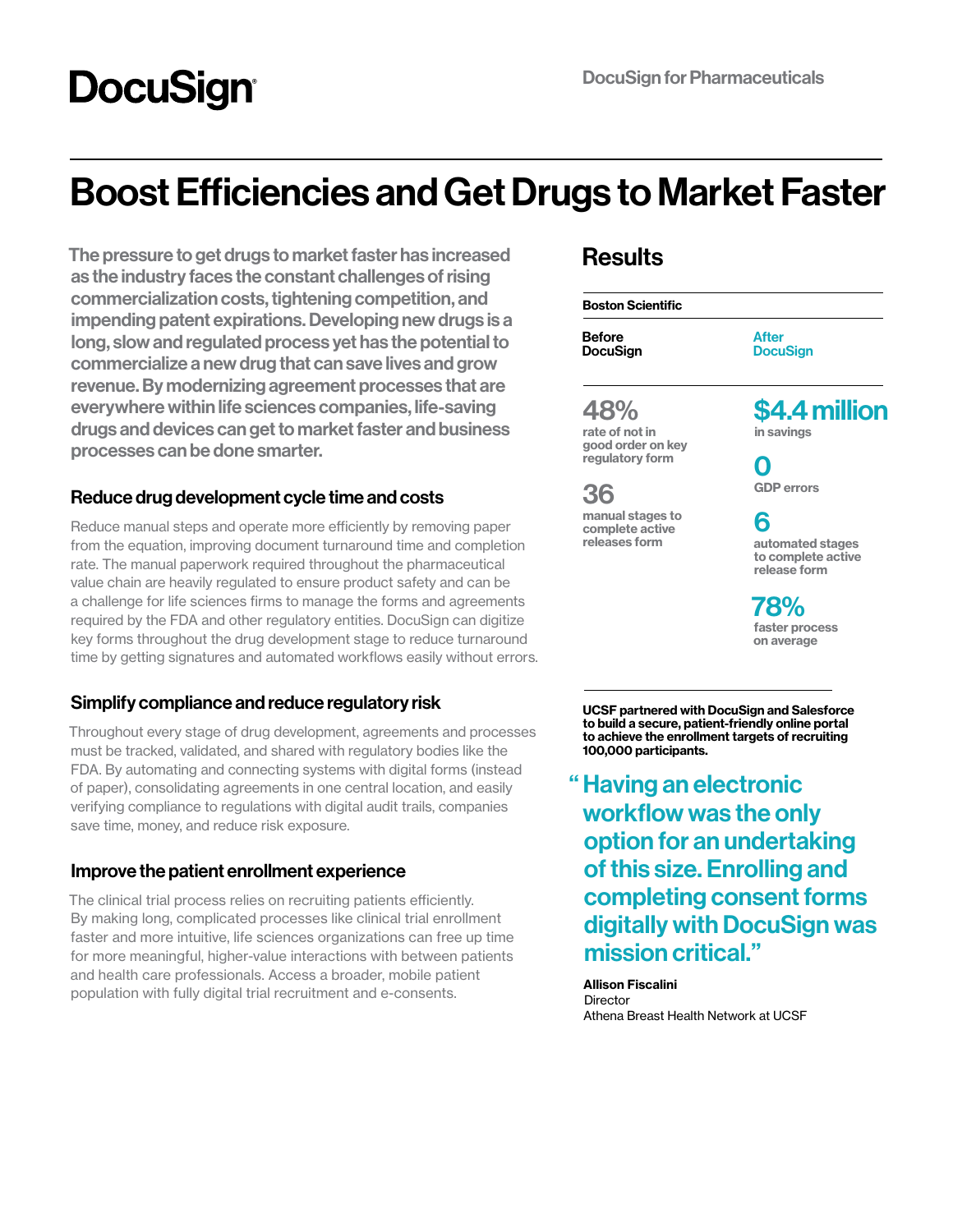A simple sales process can influence a healthcare provider's (HCP) brand perception of a pharmaceutical company. Tedious paperwork and manual workflows leave sales reps with minimal time to nurture key relationships and foster a sense of loyalty. Pharmaceutical reps, for example, often spend weeks establishing a key opinion leader (KOL) relationship because of paper-based, inefficient compliance and disclosure requirements. Making the agreements process digital and efficient can reduce the timeline to a matter of days, leaving more time for reps to build partnerships with new KOLs, and more time for providers to focus on their patients.

### The DocuSign Agreement Cloud for Pharmaceuticals

The DocuSign Agreement Cloud for Pharmaceuticals lets pharmaceutical organizations focus on getting drugs to market faster instead of paperwork. From drug discovery and development through clinical trials to manufacturing and commercialization, DocuSign customers are digitally transforming the many processes that require agreements or sign-offs. The result is increase employee productivity, better patient experiences throughout clinical trials, strengthened healthcare provider relationships, and faster time to market for new treatments.

### eSignature

Expedite attaining signatures with automated workflows and encrypt all documents and data in transit and at rest, with access to a fully traceable, tamper-proof audit trail and exportable Certificate of Completion.

### 21 CFR Part 11 Module and Validator for Life Sciences

Meet the electronic records and signature requirements for 21 CFR Part 11 in the United States, European Union, Japan, and other countries. Simplify validation testing and documentation with reports containing screenshots of internal DocuSign tests, details on the tested provision, and the results.

### Intelligent Insights

Find and analyze clauses within your agreements using artificial intelligence.

### Identify

Securely verify signers' identities before they access an agreement by analyzing security features in government photo IDs and European eIDs and matching the name on the agreement against the name on the ID.

Eliminate sales hurdles " DocuSign has transformed our global contracting processes throughout Boehringer Ingelheim. Starting in our legal department, DocuSign quickly became our most trusted technology platform that is now used in over 80 countries in just two years."

### Helga Susmeyer

AD, Global eSignature Solution Boehringer Ingelheim

### 12 of the top 14

pharmaceutical companies globally use DocuSign

### " 85% of our DocuSign documents are processed in under one day. "

**AstraZeneca**